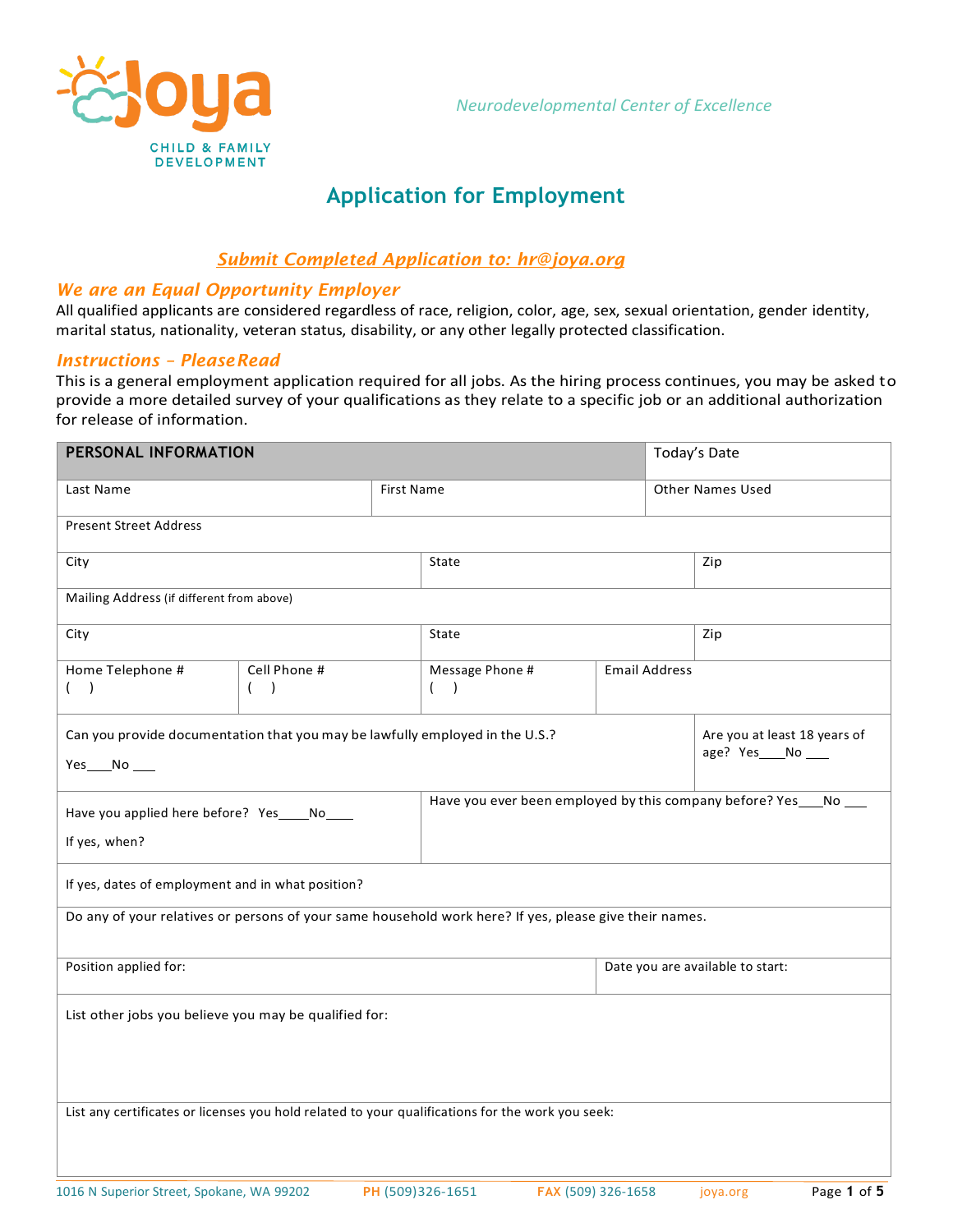

### **PERSONAL INFORMATION (CONTINUED)**

| $\Box$ Walk-in                                                                                                      |  |  |  |  |
|---------------------------------------------------------------------------------------------------------------------|--|--|--|--|
|                                                                                                                     |  |  |  |  |
| Check if you are willing to accept regular work on: $\square$ Full Time $\square$ Part Time $\square$ Temp/Seasonal |  |  |  |  |
| $\Box$ On Call $\Box$ Variable Shifts $\Box$ Weekends $\Box$ Evening Shifts                                         |  |  |  |  |
|                                                                                                                     |  |  |  |  |
| Are you willing to relocate? Yes____No ___<br>Can you stay late on short notice if required?                        |  |  |  |  |
| Yes No                                                                                                              |  |  |  |  |
| Any prior commitments that would require absence of more than a few hours in the next 12 months? Yes_____No ___     |  |  |  |  |
|                                                                                                                     |  |  |  |  |
| If yes, Please explain:                                                                                             |  |  |  |  |
|                                                                                                                     |  |  |  |  |
| Are you now, or do you expect to be engaged in any other business or employment? Yes_____No ___                     |  |  |  |  |
| If yes, Please explain:                                                                                             |  |  |  |  |
|                                                                                                                     |  |  |  |  |

| <b>EMPLOYMENT HISTORY</b>             | Start with PRESENT or most recent employer. |                                   |     |  |
|---------------------------------------|---------------------------------------------|-----------------------------------|-----|--|
| Name of Organization                  |                                             | Employment Dates (Month and year) |     |  |
| Type of Business or Industry          |                                             |                                   |     |  |
| Address                               | City                                        | State                             | Zip |  |
| Supervisor Name and Title             |                                             |                                   |     |  |
| Phone Number                          | <b>Email Address</b>                        |                                   |     |  |
| Your job title(s)                     |                                             |                                   |     |  |
| Duties of position & skills used:     |                                             |                                   |     |  |
| Employment Status (FT, PT, contract): |                                             |                                   |     |  |
| Reason for leaving                    |                                             |                                   |     |  |
|                                       |                                             |                                   |     |  |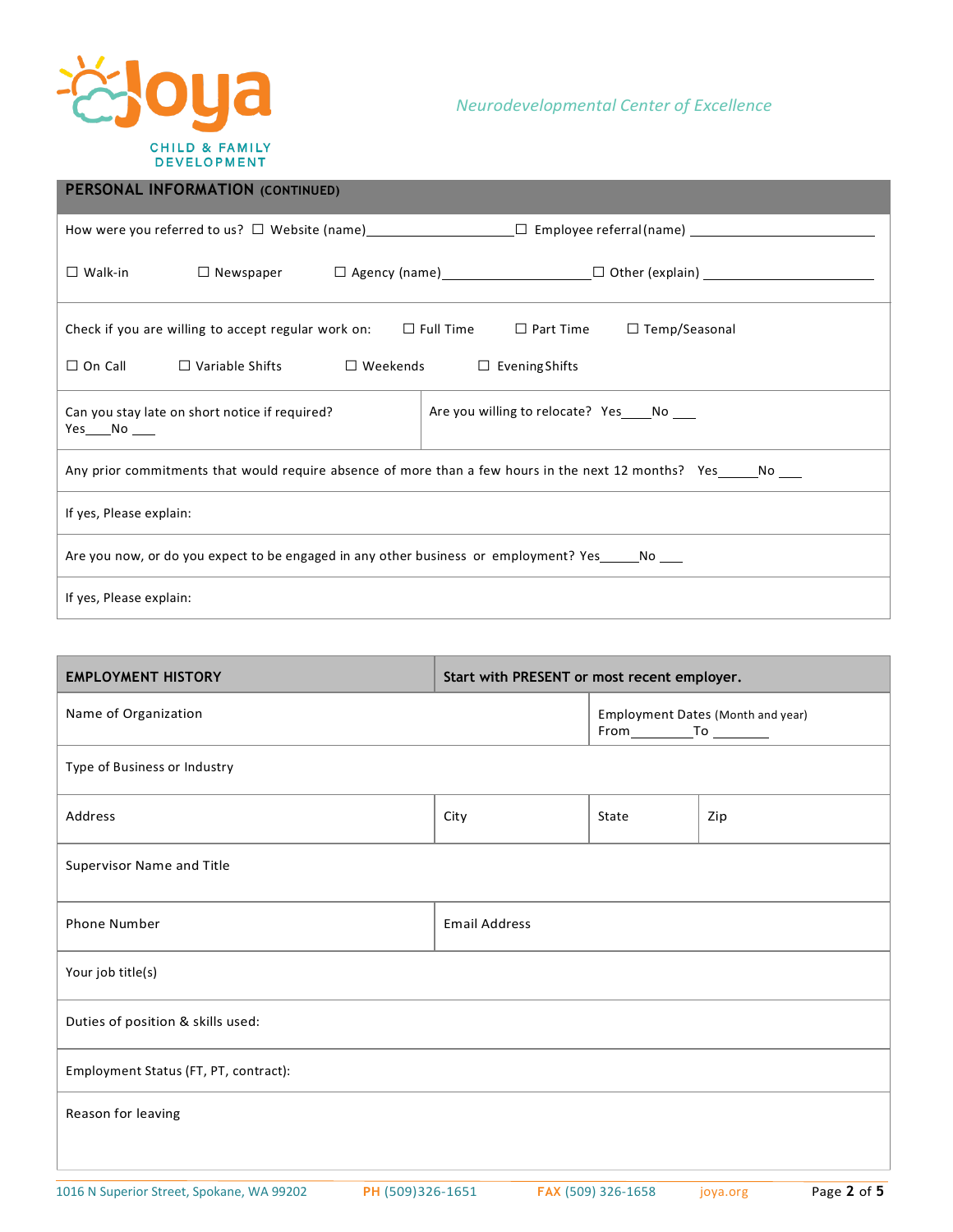

| <b>EMPLOYMENT HISTORY #2</b>          |                      |                                                         |     |  |
|---------------------------------------|----------------------|---------------------------------------------------------|-----|--|
| Name of Organization                  |                      | Employment Dates (Month and year)<br>$From \_\_To \_\_$ |     |  |
| Type of Business or Industry          |                      |                                                         |     |  |
| Address                               | City                 | State                                                   | Zip |  |
| Supervisor Name and Title             |                      |                                                         |     |  |
| <b>Email Address</b><br>Phone Number  |                      |                                                         |     |  |
| Your job title(s)                     |                      |                                                         |     |  |
| Duties of position & skills used:     |                      |                                                         |     |  |
| Employment Status (FT, PT, contract): |                      |                                                         |     |  |
| Reason for leaving                    |                      |                                                         |     |  |
| <b>EMPLOYMENT HISTORY #3</b>          |                      |                                                         |     |  |
| Name of Organization                  |                      | Employment Dates (Month and year)                       |     |  |
| Type of Business or Industry          |                      |                                                         |     |  |
| Address                               | City                 | State                                                   | Zip |  |
| Supervisor Name and Title             |                      |                                                         |     |  |
| Phone Number                          | <b>Email Address</b> |                                                         |     |  |
| Your job title(s)                     |                      |                                                         |     |  |
| Duties of position & skills used:     |                      |                                                         |     |  |
| Employment Status (FT, PT, contract): |                      |                                                         |     |  |
| Reason for leaving                    |                      |                                                         |     |  |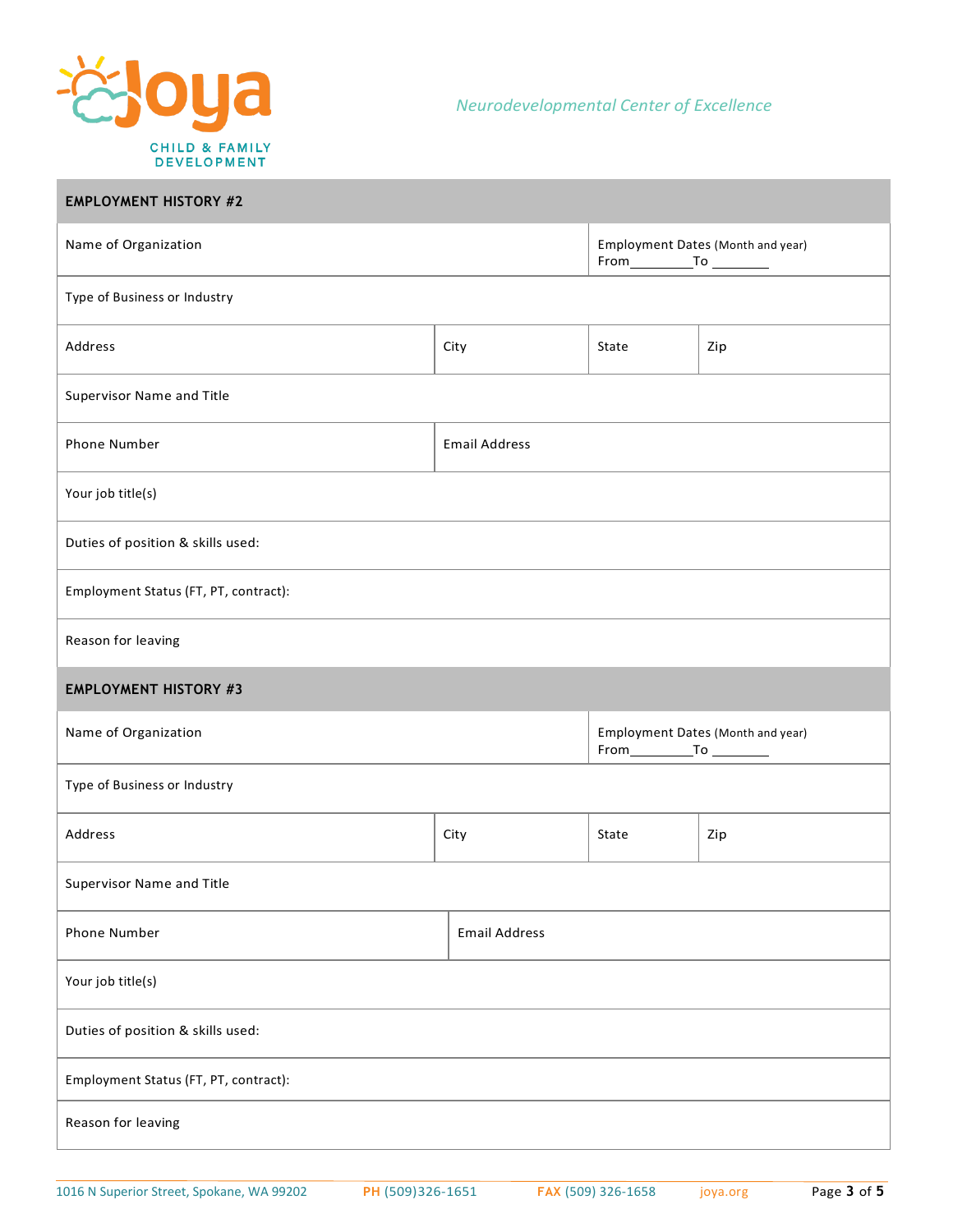

**VOLUNTEER ACTIVITIES AND EXPERIENCE:** Describe your involvement in volunteer activities, which may help assess your abilities. Please exclude those activities, which may indicate your race, religion, color, age, sex, sexual orientation, gender identity, marital status, nationality, veteran status or disability.

**OTHER SKILLS AND QUALIFICATIONS:** Please list any other skills, qualifications or experience pertinent to the career you seek. (e.g. - Computers, software, machines, tools, special certifications, etc.)

#### **REFERENCES**

Please do not include family members.

| Name         | Relationship         |
|--------------|----------------------|
| Company      | Position/Title       |
| Phone Number | <b>Email Address</b> |
|              |                      |
| Name         | Relationship         |
| Company      | Position/Title       |
| Phone Number | <b>Email Address</b> |
|              |                      |
| Name         | Relationship         |
| Company      | Position/Title       |
| Phone Number | <b>Email Address</b> |